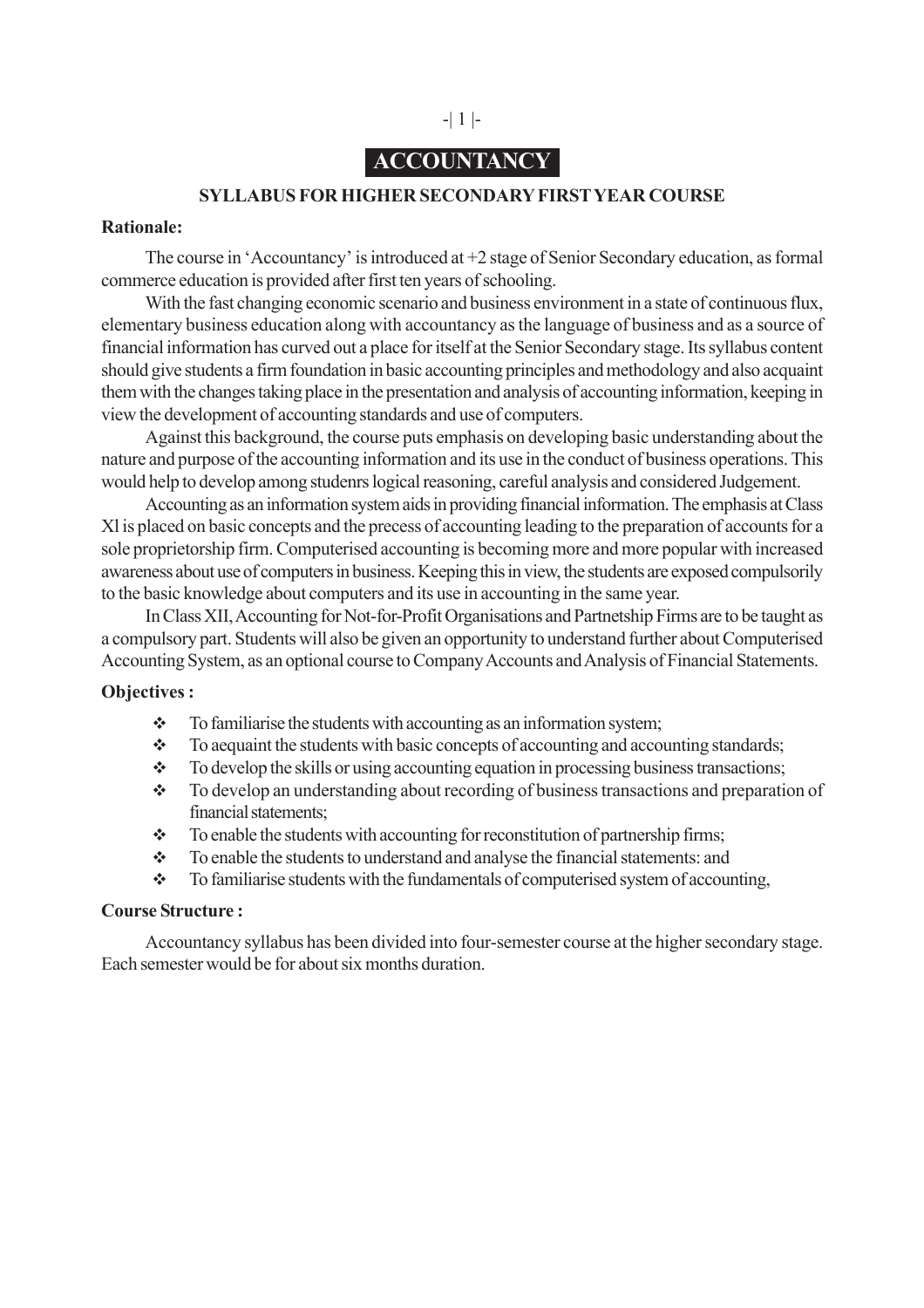# **ACCOUNTANCY**

-| 2 |-

### **SYLLABUS FOR HIGHER SECONDARY FIRST YEAR COURSE**

### **One Paper Time : Three hours Marks : 100**

**Unitwise Distribution of Marks & Periods :**

| Unit         | <b>Topics</b>                                    | <b>Marks</b> | <b>Periods</b> |
|--------------|--------------------------------------------------|--------------|----------------|
|              | PART-A : FINANCIAL ACCOUNTING-I (60 Marks)       |              |                |
| Unit- $1$ :  | Introduction to Accounting                       | 06           | 10             |
| Unit- $2:$   | Theory Base of Accounting                        | 06           | 10             |
| Unit- $3:$   | Recording of Business Transactions               | 20           | 40             |
| Unit-4:      | Trial Balance and Rectification of Errors        | 08           | 20             |
| Unit- $5$ :  | Depreciation, Provision and Reserves             | 10           | 20             |
| Unit- $6:$   | Accounting for Bills of Exchange Transactions    | 10           | 20             |
|              | <b>PART-B: FINANCIALACCOUNTING-II (40 Marks)</b> |              |                |
| Unit- $7:$   | <b>Financial statements</b>                      | 18           | 25             |
| Unit- $8:$   | Accounts from incomplete records                 | 12           | 15             |
| Unit- $9:$   | Computers in Accounting                          | 06           | 10             |
| Unit- $10$ : | <b>Accounting and Database System</b>            | 04           | 10             |
|              | Total:                                           | 100          | 180            |

### **Part-I : Financial Accounting-I**

**Part-II : Financial Accounting-II**

### **Unitwise Distribution of Course contents:**

### **Part-I : FINANCIAL ACCOUNTING-I**

### Unit-1 : Introduction to Accounting **Marks** : 06

- Accounting– Meaning. Objectives, Accounting as source of information, Internal and External users of accounting infonnation and their needs.
- Qualitative Characteristics of Accounting Infonnation– Reliability, Relevance, Understand ability and Comparability.
- Basic Accounting Terms– Asset, Liability, Capital, Expense, Income, Expenditure, Revenue. Debtors, Creditors, Goods, Cost, Gain, Stock, Purchase, Sales, Loss, Profit, Voucher, Discount, Transaction, Drawings.

### Unit-2 : Theory Base of Accounting **Marks** : 06

- Accounting Principles– Meaning and Nature.
- Accounting Concepts : Entity, Money Measurement, Going Concern. Accounting Period, Cost Concept, Dual Aspect, Revenue Recognition (Realisation), Matching, Accrual, Full Disclosure,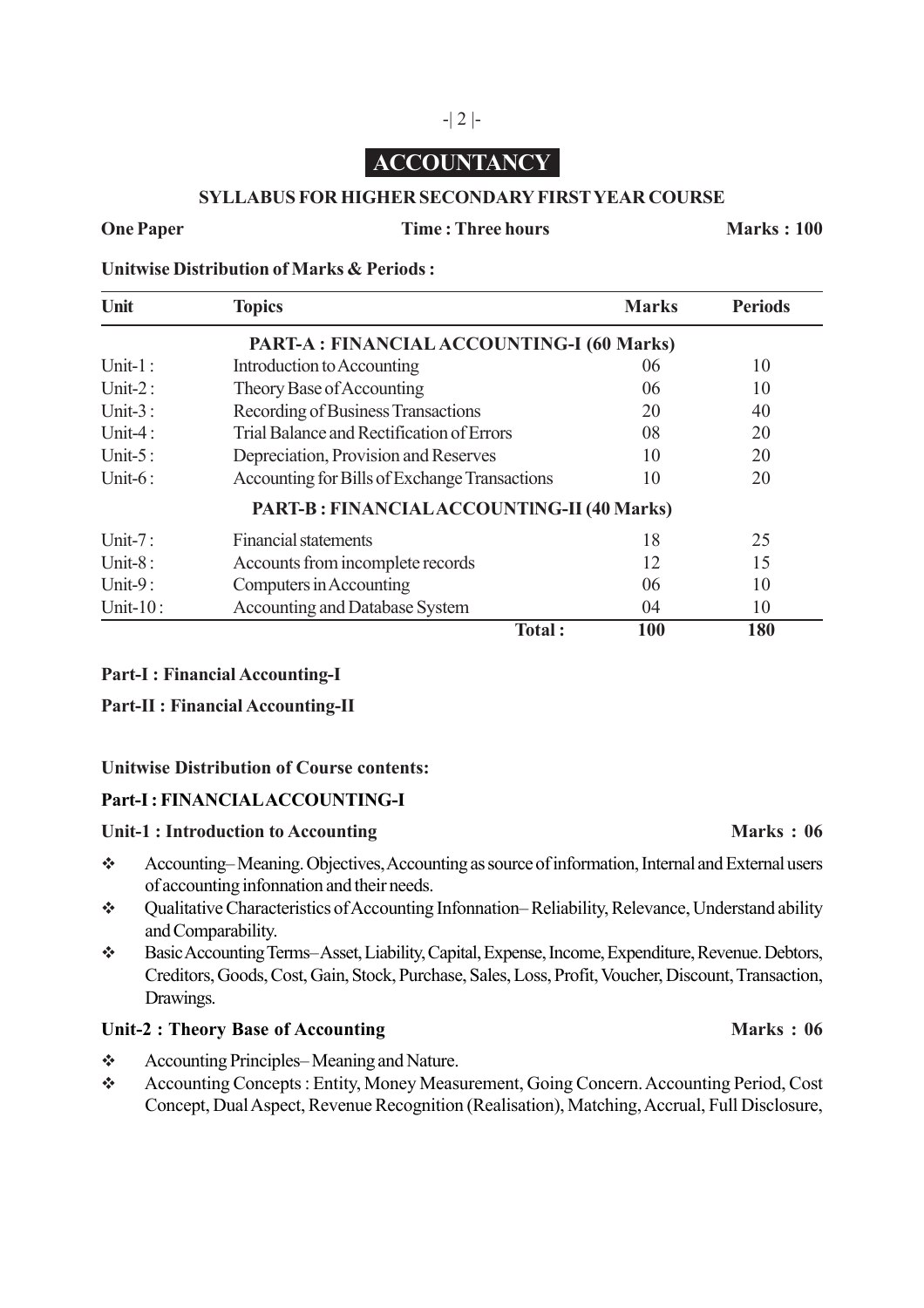Consistency, Conservatism, Materiality.

- Accounting Standards– Concept and List of Indian Accounting Standards.
- Accounting Mechanism– Single Entry and Double Entry.
- Bases of Accounting– Cash Basis, Accrual Basis.

# Unit-3 : Recording of Business Transaction **Marks : 20**

- *Voucher and Transaction :* Origin of Transactions– Source documents and Vouchers, Preparation of vouchers; Accounting equation approach– Meaning and Analysis of transactions using accounting equation; Rules of debit and credit.
- *Recording of Transaction* : Books of original entry– Journal, Special purpose books : (i) Cash book- Simple, Cashbook with bank column and Petty cashbook, (ii) Purchases book, Sales book, Purchases returns book, Sale returns book; Ledger : Meaning, Utility, Format; Posting from journal and subsidiary books; Balancing of accounts .
- *Bank Reconciliation Statement :* Meaning, Need and Preparation, Correct cash balance.

# **Unit-4: Trial Balance and Rectification of Errors Marks : 08**

- $\div$  Trial Balance : Meaning, Objectives and Preparation.
- Errors : Types of Errors; Errors affecting trial balance; Errors not affecting trial balance.
- Detection and Rectification of Errors (one sided and two sided); uses of suspense account.

# Unit-5: Depreciation, Provisions and Reserves **Marks : 10** Marks : 10

- *Depreciation :* Meaning and Need for charging deprcciation, Factors affecting depreciation, Methods of depreciation– Straight line method, Written down value method (excluding change in method), Method of recording depreciation– charging to asset account, creating provision for depreciation/ accumulated depreciation account; Treatment of disposal of an asset
- *Provision and Reserve :* Meaning, Importance, Difference between provisions and reserves, Types of reserves : Revenue reserve, Capital reserve, General reserve. Specific reserve and Secret reserve.

# **Unit-6 : Accounting for Bills of Exchange Transactions Marks : 10**

- Bills of exchange and Promissory note : Definition, Features, Parties, Specimen and Distinction.
- Important Terms : Term of Bill, Concept of Accommodation Bill, Days of grace, Date of maturity, Bill after date, Negotiation, Endorsement, Discounting of bill, Dishonour, Retirement and Renewal of a bill.
- $\triangle$  Accounting treatment of bill transactions,

# **Part-II Financial Accounting-II**

# **Unit-7 : Financial Statements Marks : 18**

- $\div$  Financial Statements : Meaning and Users,
- Distinction between capital expenditure and revenue expenditure.
- Trading and Profit and Loss Account : Gross profit, Operating profit, Net profit .
- Balance Sheet ; Need., Grouping, Marshalling of assets and Iiabilitles, Vertical presentation of financial statement.
- Adjustments in preparation of financial statements with respect to Closing stock, Outstanding expenses, Prepaid expenses, Accrued income; Income received in advance. Depreciation. Bad